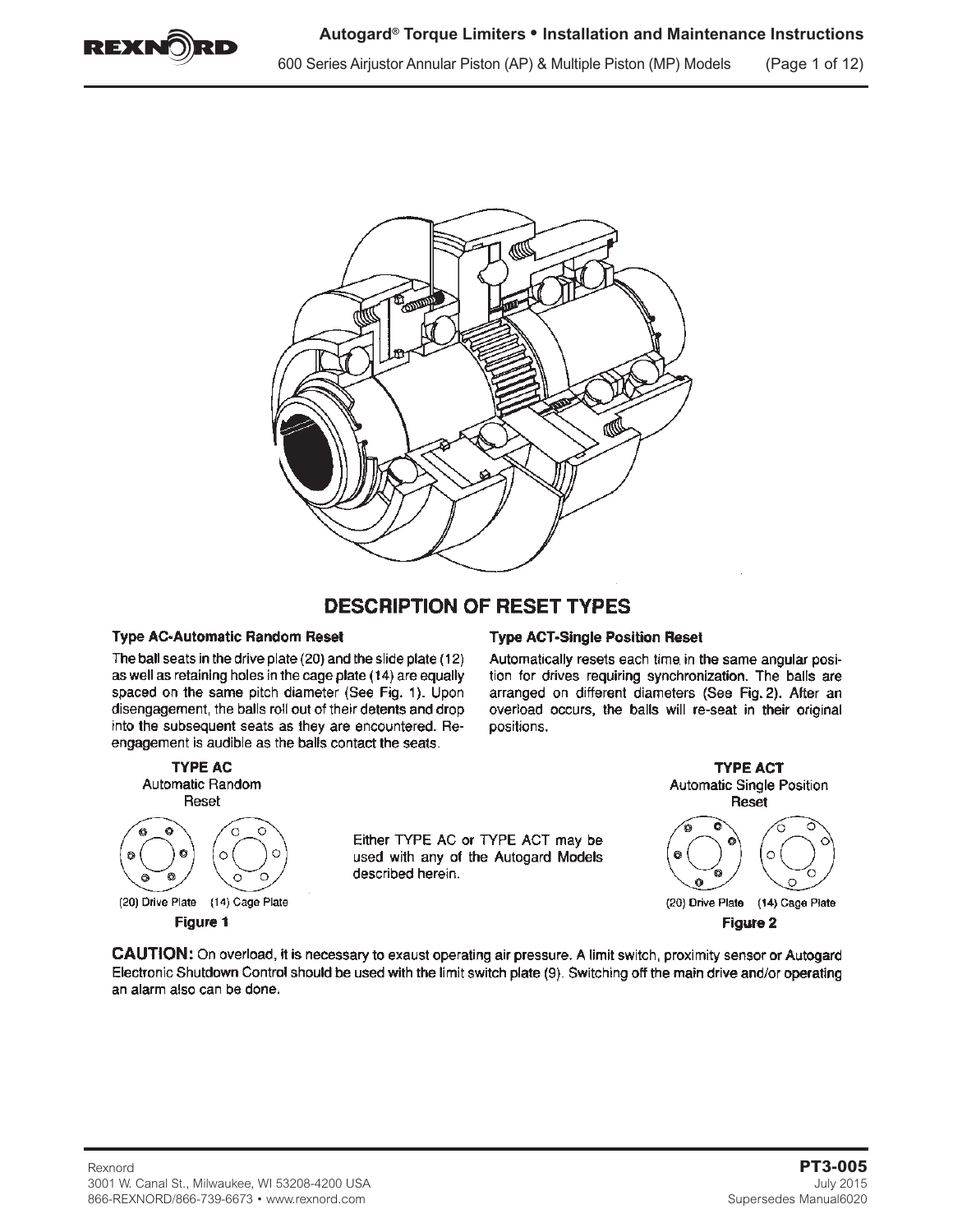

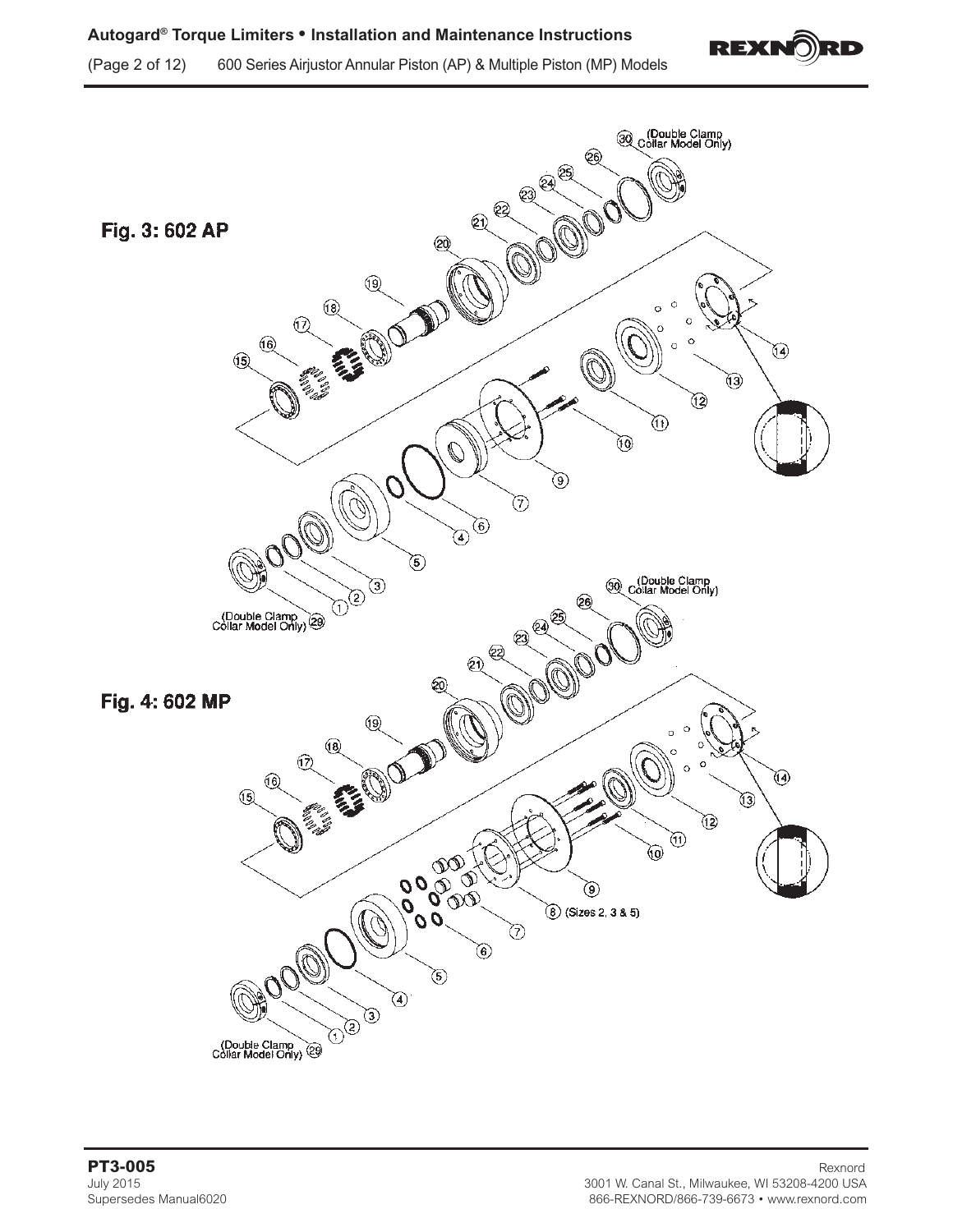

600 Series Airjustor Annular Piston (AP) & Multiple Piston (MP) Models (Page 3 of 12)

# Fig 5:602







# "M" diameter

| <b>Size</b>                   | M dia.* |  |  |  |
|-------------------------------|---------|--|--|--|
| ٥                             | 2.062   |  |  |  |
| 1                             | 2.750   |  |  |  |
| $\overline{2}$                | 3.375   |  |  |  |
| $3 \overline{\mathsf{MP}}$    | 4.375   |  |  |  |
| 3AP                           | 4.375   |  |  |  |
| 4 MP                          | 5.500   |  |  |  |
| 4AP                           | 5.500   |  |  |  |
| 5 MP                          | 7.125   |  |  |  |
| 5AP                           | 8.250   |  |  |  |
| Tolerance for<br>M dia. is h7 |         |  |  |  |

## **Parts List**

| 1               | Ring, Retaining, External      |
|-----------------|--------------------------------|
| 2               | Washer, Shim                   |
| 3               | Bearing, Ball                  |
| 4M              | Air Intake Seal (MP Only)      |
| 4A              | Seal, Piston ID (AP Only)      |
| $\bar{5}$       | Cylinder, Air                  |
| 6М              | Seal, Piston OD (MP Only)      |
| 6A              | Seal Piston OD (AP Only)       |
| 7               | Piston                         |
| 8               | Piston Locator (MP Only,       |
|                 | <u>Sizes 2, 3 &amp; 5)</u>     |
| 9               | Plate, Limit Switch            |
| 10              | Screw, Switch Plate            |
| 11              | Bearing, Ball                  |
| $\overline{12}$ | Plate, Slide                   |
| 13              | Ball, Drive                    |
| 14              | Plate, Cage                    |
| 15              | Ring, Pin                      |
| 16              | Pin                            |
| $\overline{17}$ | Spring, Compression            |
| 18              | Ring, Spring                   |
| 19              | Hub                            |
| 20              | Plate, Drive                   |
| 21              | Bearing, Ball                  |
| 22              | Washer, Shim                   |
| 23              | Bearing, Ball                  |
| 24              | Washer, Shim                   |
| 25              | Ring, Retaining, External      |
| 26              | Ring, Retaining, Internal      |
| 27              | <b>Disc Coupling</b>           |
| 28              | <b>Rubber Element Coupling</b> |
| 29              | <b>Clamp Collar</b>            |
| 30              | Clamp Collar                   |
|                 |                                |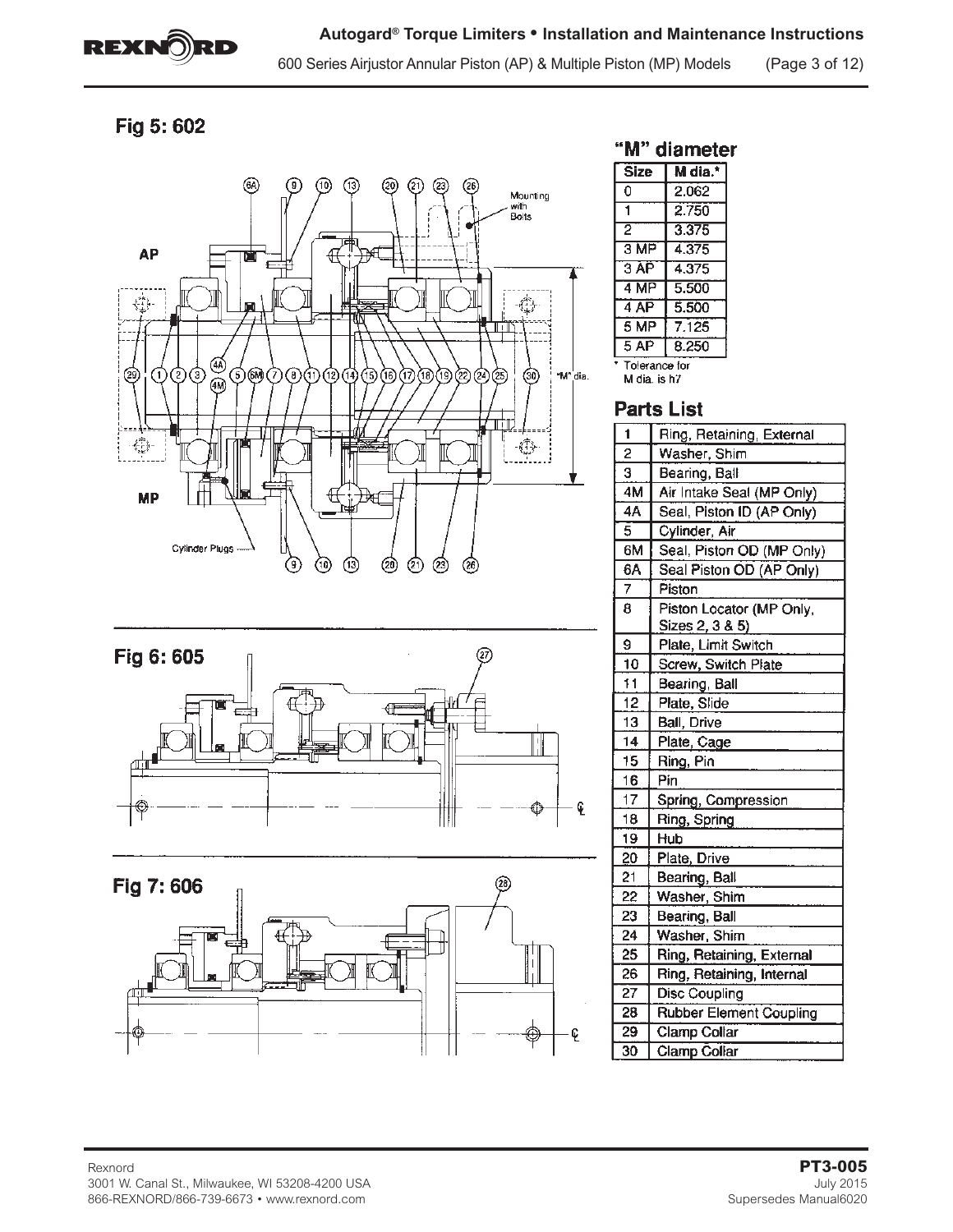

(Page 4 of 12) 600 Series Airjustor Annular Piston (AP) & Multiple Piston (MP) Models

# **PRIOR TO INSTALLATION**

- 1. Mounting sprocket or sheave on Model 602 (See Fig. 5)
- A. Mounting with bolts

A sprocket, sheave, etc. may be mounted on Model 602 by bolting as shown in Fig. 5. The drive media dimensions are shown in Table 1.

| Size | No. of Boits | <b>B.C.D.</b> | <b>Bolt Size</b>         | Drive Media Bore |  |  |  |
|------|--------------|---------------|--------------------------|------------------|--|--|--|
| 0    |              | 2.375         | $8 - 32$                 | 2.063/2.065      |  |  |  |
|      | 6            | 3.125         | $10 - 24$<br>2.751/2.753 |                  |  |  |  |
| 2    | 6            | 3.875         | $1/4 - 20$               | 3.376/3.378      |  |  |  |
| 3    | 6            | 5.000         | $5/16 - 18$              | 4.376/4.378      |  |  |  |
|      | 8            | 6.125         | $5/16 - 18$              | 5.501/5.503      |  |  |  |
| 5 MP | 8            | 7.875         | $3/8 - 16$               | 7.126/7.128      |  |  |  |
| 5 AP | 8            | 9.000         | $3/8 - 16$               | 8.251/8.253      |  |  |  |

#### 2. Lubrication (All Models)

The needle bearing, spline surfaces, plate faces, pistons, seals, and balls have the proper type and amount of lubricant applied during assembly at the factory. No further lubrication is required at initial installation.

# **INSTALLATION**

#### Model 602

#### See Fig. 5

With the torque limiter completely assembled, carefully slide hub (19) on shaft. The standard clearance-fit bore in the hub should permit the hub to be pushed or lightly tapped in place on the shaft. DO NOT STRIKE HEAVY HAMMER BLOWS ON THE HUB AS THIS CAN DAMAGE THE **TORQUE LIMITER.** 

The torque limiter may be moved axially on the shaft to obtain proper alignment of the sprocket or sheave. Minimum recommended shaft engagement is 1.5 times the shaft diameter. Tighten the setscrews fully to recomended torque values shown in Table 2. For models with split hub end and clamp collar(s) (29 & 30), tighten clamp collar screws to recommended torque values shown in Table 2a.

#### Table 2

| l Seiscrew Size         |    |  | #10   1/4   5/16   3/8   7/16   1/2 |     |
|-------------------------|----|--|-------------------------------------|-----|
| Seating Torque in. Ibs. | 33 |  | 165   290   430                     | 620 |

#### Table 2a

| Torque Limiter Size                       |  |     |     |     |        |
|-------------------------------------------|--|-----|-----|-----|--------|
| Screw Torque Setting (in. ib.)  190   190 |  | 435 | 435 | 750 | 1700 L |

## Models 605 & 606

### See Figs. 6 & 7

Mount the torque limiter hub on one shaft and the coupling hub (27) or (28) on the other shaft. Bring the shafts together and align the coupling carefully, checking with a dial indicator. Maintain alignment within the limits shown below.

## Fig. 8: Angular Misalignment



### Fig. 9: Parallel Misalignment



#### Model 605: Maximum Allowable Misalignment

| Size           | Gap Nom <sup>*</sup> Gap Var. |       |
|----------------|-------------------------------|-------|
| 0              | 0.29                          | ±.013 |
|                | 0.37                          | ±.019 |
| $\overline{2}$ | 0.37                          | ±.023 |
| 3              | 0.35                          | ±.029 |
| 4              | 0.35                          | ±.029 |
| 5              | 0.52                          | ±.044 |

Gap Var. is the maximum allowable variation from the Gap (Nominal) value between the hub & adaptor flanges measured at all positions around the periphery. This corresponds to .5° of pure angular misalignment or any combination of operational angular and axial misalignment.

#### Model 606: Maximum Allowable Misalignment

|             | Allowable<br><b>Misalignment</b> |          | Gap between<br>hub & adaptor flanges |        |  |
|-------------|----------------------------------|----------|--------------------------------------|--------|--|
| <b>Size</b> | $\Delta$ Angular                 | Parallel |                                      | inches |  |
|             | inches                           | inches   | Min.                                 | Max.   |  |
| 0           | .005                             | .005     | .08                                  | .16    |  |
|             | .007                             | .007     | .08                                  | .16    |  |
| 2           | .008                             | .008     | .08                                  | .16    |  |
| 3           | .011                             | .011     | .08                                  | .24    |  |
| 4           | .013                             | .013     | .08                                  | .24    |  |
| 5           | .017                             | .017     | .12                                  | .31    |  |

 $\Delta$  This value represents the Max. allowable variation in the gap measured in all positions around the periphery and corresponds to .10° of allowable angular misalignment.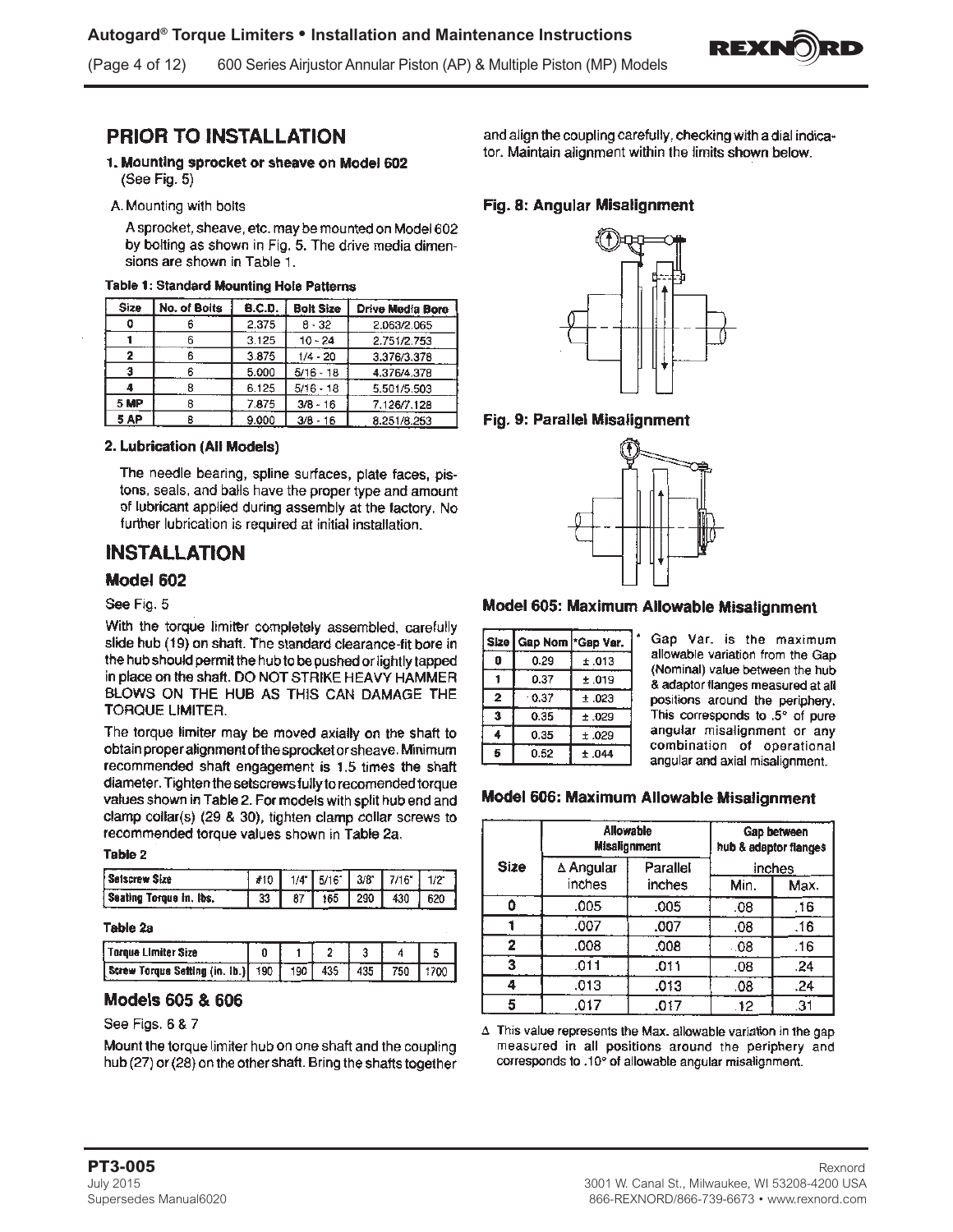

600 Series Airjustor Annular Piston (AP) & Multiple Piston (MP) Models (Page 5 of 12)

#### **INITIAL STARTUP**

Obtain a torque setting as follows:

1. Setting by trial adjustments:

Start up the drive with an air pressure setting greater than 20 psi. If the torque limiter disengages before normal operating load level is reached, progressively increase air pressure until the drive will start and operate under normal load without tripping. Starting torque is usually the highest torque that the torque limiter must transmit. A dual pressure air system shown on Pg. 11 is available from Autogard. This package allows the user to drop from high to low pressure or to change from low to high pressure depending on the application.

After desired torque setting is obtained, note the pressure required.

For both single and dual air systems, it is necessary to pressurize the Airjustor before starting the motor, by using a pressure switch (described and shown schematically on pages 9, 10 & 11).

2. Setting to an established specified torque:

An approximate setting can be made from the torque adjustment charts on page 6 Fig. 11. A more precise setting can be obtained before the unit is mounted, by means of a bench test (See Fig. 10 for a typical arrangement).

The torque setting may also be checked by using a torque wrench, platform scale, etc. These methods will require modifications to the arrangement shown in Fig. 10.

### Fig. 10: Bench Test for Torque Setting

After the desired torque setting is obtained, note the pressure required.

3. If adding or subtracting pistons in MP versions is necessary to maintain a required torque, please see page 8 for a step by step procedure.

| <b>Size</b> | <b>Max Bore</b><br>(inches) | <b>Number of</b><br><b>Pistons</b> | <b>Torque Range</b><br>$(in.$ lbs.)                 |
|-------------|-----------------------------|------------------------------------|-----------------------------------------------------|
| 0           | 0.625                       | 4<br>8                             | $31 - 125$<br>$62 - 250$                            |
|             | 1.000                       | 4<br>8                             | 125 - 500<br>250 - 1,200                            |
| 2           | 1.375                       | 4<br>8                             | $375 - 1500$<br>750 - 3,000                         |
| 3           | 1.625                       | 3<br>6<br>One Annular              | $375 - 1.500$<br>750 - 3,000<br>1,500 - 6,000       |
| 4           | 2.125                       | 4<br>8<br>One Annular              | 625 - 2.500<br>1,500 - 5,000<br>2,500 - 10,000      |
| 5           | 3.375                       | 8<br>One Annular                   | 1.406 - 5,622<br>2.812 - 11.250<br>$5.625 - 22.500$ |

Table 3

Maximum torque is based on 80 psi air pressure.

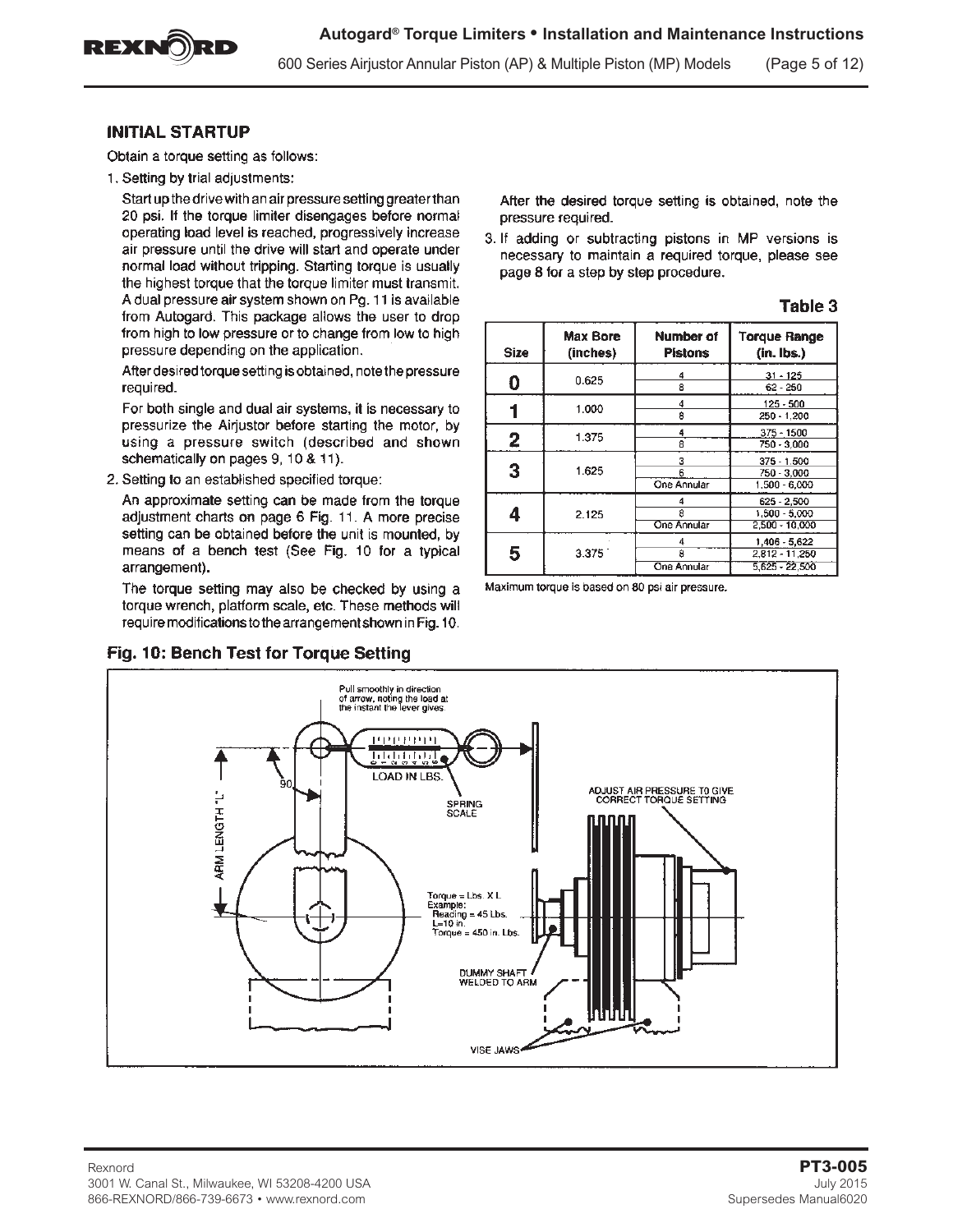





It is important that our product is used in the correct manner and that adjustments and settings follow recommended procedures.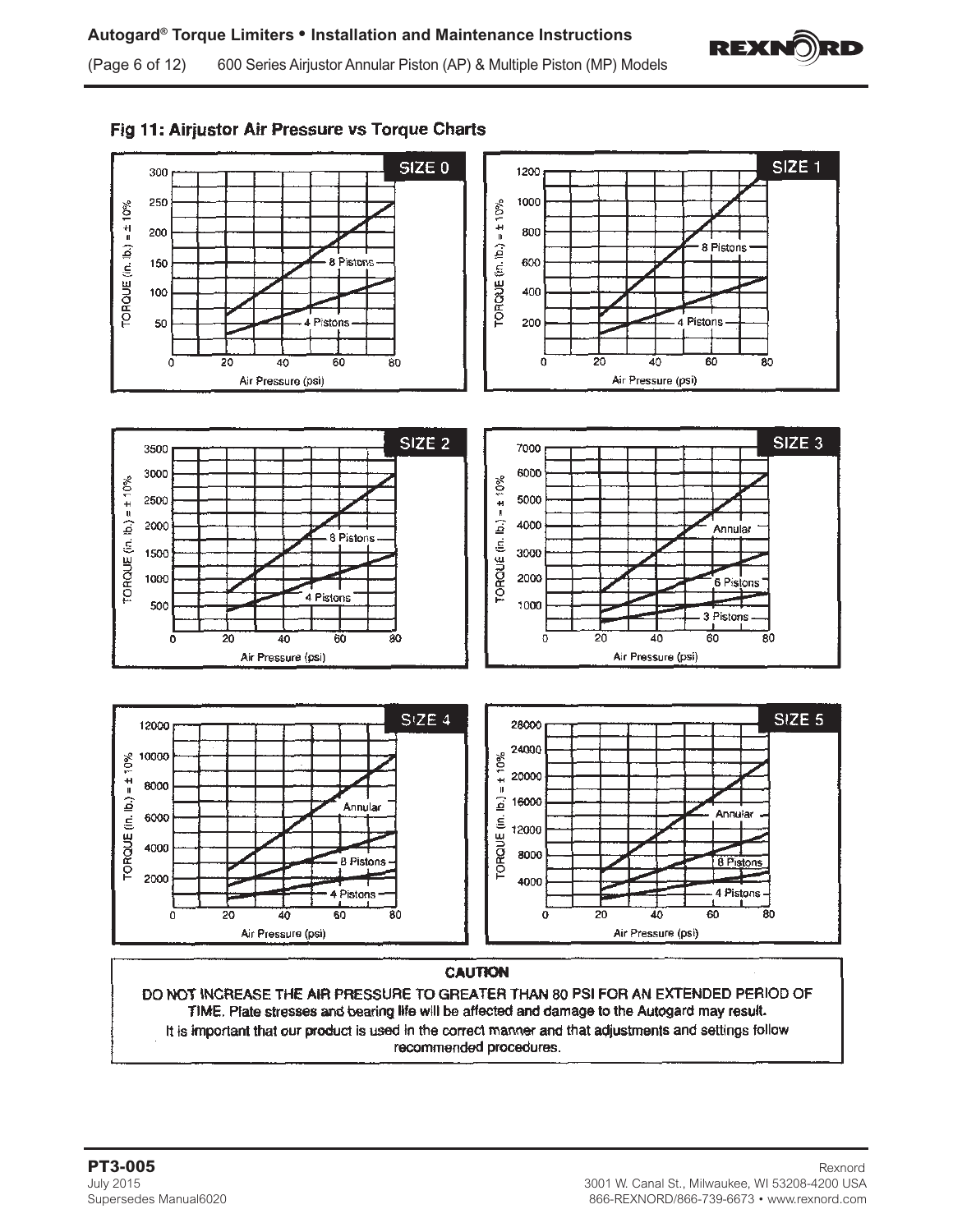

600 Series Airjustor Annular Piston (AP) & Multiple Piston (MP) Models (Page 7 of 12)

## **RESETTING PROCEDURE**

- 1. On overload, exhaust the air and shut down the drive.
- 2. Investigate and remove cause of overload.
- 3. Resetting is possible in either direction by jogging motor or by manually rotating either side of the Airjustor with the air on.
	- A. "AC" type

Rotation of the drive for a maximum of 120 degrees will re-engage the unit.

B. "ACT" Type

Rotation of either side of the drive for a maximum of 720 degrees (2 revolutions) will re-engage the unit.

NOTE: The maximum speeds at which the clutch can be engaged are dependent on the masses to be accelerated and any load moment present.

## **MAINTENANCE**

Under normal operating conditions, an annual inspection and re-greasing should be adequate. This can best be accomplished by DISASSEMBLY PROCEDURE.

Inspect for sprocket wear, tightness of torque limiter on the shaft, tightness of sprocket, etc., at this time.

For unusual conditions such as very high RPM, high ambient temperatures, high vibration or dirty environment; more frequent or special maintenance may be required. Consult factory for recommendations.

### DISASSEMBLY PROCEDURE

- 1. Note pressure setting before proceeding with disassembly.
- 2. Disconnect air and remove from shaft.
- 3. Remove retaining ring (1) in outside diameter of hub (19).
- 4. Remove washer (2) next to inside race of bearing (3).
- 5. Remove piston/cylinder assembly (3, 4, 5, 6, 7, 8, 9, 10) & 11) from hub. CAUTION: Never hit cylinder with hammer or other object, this will cause irreparable damage to the cylinder. If assembly is tight, place entire Airjustor on a soft surface (wood or rubber) and lift repeatedly from limit switch plate (9) occasionally tapping Airjustor on the soft surface. The mass of the Airjustor should be sufficient to aid removal of the piston/cylinder assembly.
- 6. AP Only, Remove piston assembly (6, 7, 9 & 10) from cylinder assembly (3, 4 & 5), (applying air to the cylinder may be required on larger units). Remove bearing (3) and seal (4) from cylinder and seal (6) from piston. MP Only, for multi-piston units see steps 4 & 5 in PISTON REMOVAL procedure on page 8. Remove bearing (3) and seal (4) from cylinder and seals (6) from pistons. Remove bearing (11) from locator ring (8) if applicable.
- 7. Remove slide plate, drive balls, and cage plate (12, 13 & 14). (Note: The drive balls (13) are held between the slide plate (12) and the cage plate (14). The configuration

of the slide plate (14) can not be reversed.

- 8. Remove pin ring (15) with pins (16) pressed in.
- 9. Remove spring ring (18) and springs (17).
- 10. Remove retaining rings, spacer and bearings (25, 26, 24, 21 & 23). Note: support the drive plate (20) on larger diameter end and press the hub (19) through. Press out the bearings and spacer (21, 22 & 23) from drive plate  $(20).$
- 11. Inspect drive plate (20) and slide plate (12) for excessive wear. A visible ball path between ball seats is normal. Excessive wear of the ball seats and ball paths may require replacement of the drive plate and slide plate.

## **REASSEMBLY PROCEDURE**

- 12. Clean all parts thoroughly.
- 13. Press new bearing (21) in drive plate (20) through outer race.
- 14. Install washer(s) (22) next to inside race of bearing (21), aligning the inside diameters.
- 15. Press new bearing (23) in drive plate (20) through outer race.
- 16. Install new retaining ring (26) in groove on inside diameter of drive plate (20).
- 17. Press bearings (21 & 23) onto hub (19), while supporting bearing in inner races.
- 18. Install washer (24) next to bearing (23).
- 19. Install new retaining ring (25) in groove on the outside diameter of hub (19).
- 20. Set torque limiter on end such that drive plate (20) ball detents face up.
- 21. Lubricate the spline on the hub (19) with black Molykote G-N assembly paste or equivalent.
- 22.Install spring ring (18) with countersinks facing up on torque limiter by sliding it down between the hub (19) and drive plate. (20).
- 23. Place new springs (17) in counterbores of the spring ring (18).
- 24. Lubricate outside diameter and shoulder of pin ring (15) with black Molykote G-N assembly paste or equivalent.
- 25. Install the pin ring assembly (15 & 16) with the spring ring assembly (18 & 17) assuring that each pin mates with each spring.
- 26. Grease ball detents, ball path, and the annular groove of drive plate (20) with Mobilux EP2 grease or equivalent.
- 27. Install cage plate (14) onto drive plate (20) with counterbores facing up as shown in the exploded view cutaway of the cage plate (14) (See front page).
- 28. Place new drive balls (13) into cage plate (14) holes.
- 29. Grease ball detents and ball path of slide plate (12) with Mobilux EP2 grease or equivalent.
- 30. install slide plate (12) over hub (19) with ball detents facing down and mate splines.
- 31. Replace bearings (3 & 11). Note: bearing (3) must be pressed into the inside diameter of the cylinder (5) thru the bearing outer race.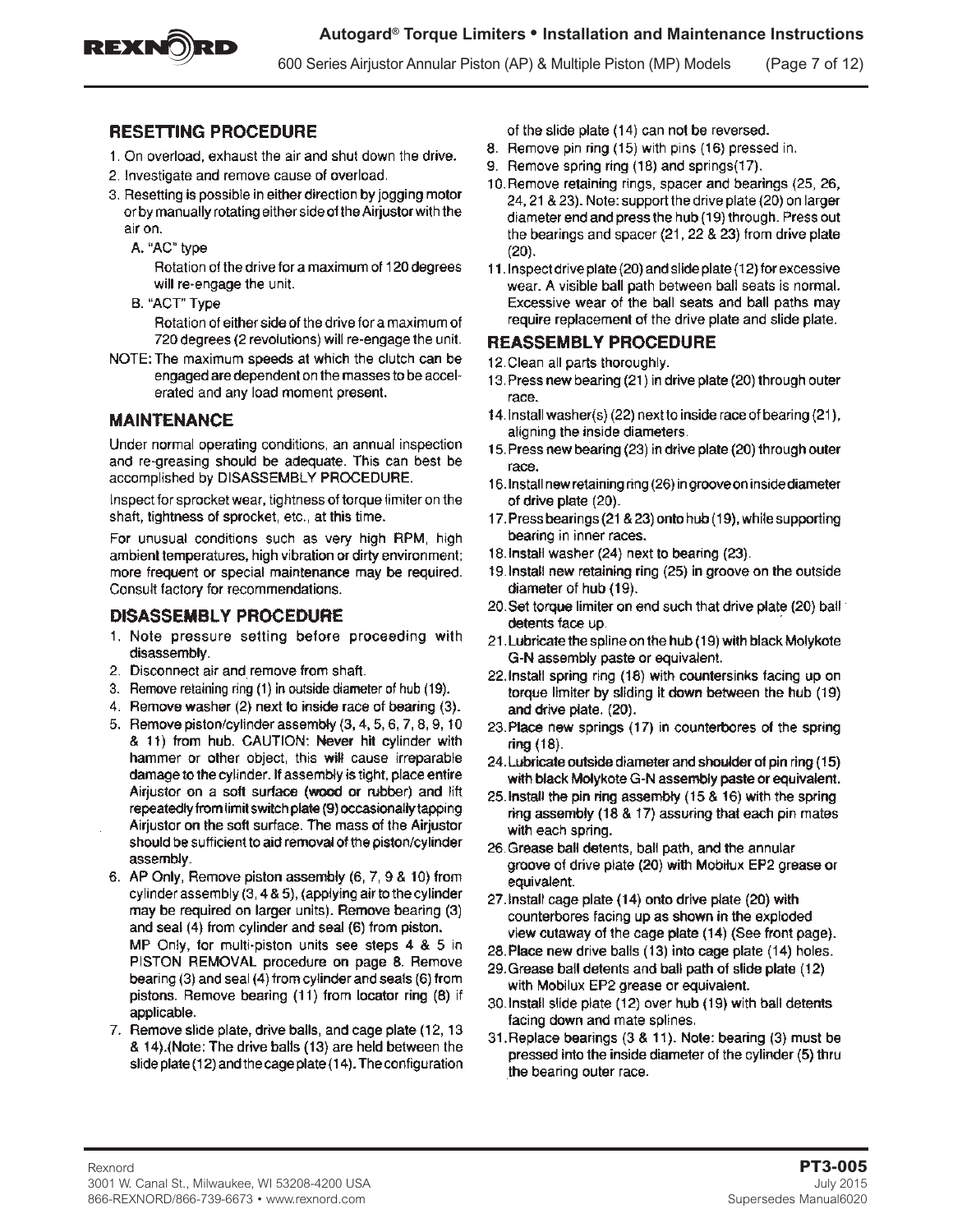REXNO)RD

(Page 8 of 12) 600 Series Airjustor Annular Piston (AP) & Multiple Piston (MP) Models

- 32. Replace seals (4A, 4M & 6) on piston(s) (7) as described by note in step 7 of the PISTON ADDITION section. Lubricate seals and cylinder walls (5) with Molykote 55m grease, o-ring lubricant or equivalent.
- 33. Reassemble piston/cylinder assembly (3, 4, 5, 6, 7, 8, 9 & 10). Note: for multi piston units having fewer pistons than cylinder chambers, install pistons in cylinder chambers that do not have cylinder plugs installed, as shown in figure 12, page 9. Do not remove these cylinder plugs.
- 34. Install piston/cylinder assembly and bearing (3, 4, 5, 6, 7, 8, 9, 10 & 11) onto hub (19).
- 35. Install washer (2) next to inside race of bearing (3).
- 36. Install new retaining ring (1) in groove on outside diameter of hub (19).

## **PISTON REMOVAL**

- 1. Remove retaining ring (1).
- 2. Remove washer (2).
- 3. Remove piston/cylinder assembly (3, 4, 5, 6, 7, 8, 9 & 10). CAUTION: Never hit cylinder with hammer or other object, this will cause irreparable damage to the cylinder. If assembly is tight, place entire Airiustor on a soft surface (wood or rubber) and lift repeatedly from limit switch plate (9) occasionally tapping Airjustor on the soft surface. The mass of the Airjustor should be sufficient to aid removal of the piston/cylinder assembly.
- 4. Lay piston/cylinder assembly on a flat surface with limit switch (9) facing up. Remove limit switch screws (10), set limit switch (9) and piston locator ((8) found on sizes 2, 3, & 5 only) aside.
- 5. Remove all pistons by putting a limit switch screw (10) in each extra piston, then pull piston out slowly. Leave limit switch screws in the unused pistons, they will not be required for reassembly. NOTE: To maintain equal load around the cylinder (5), use cylinder configurations as shown in Fig 12 for the number of pistons to be used.
- 6. As a good maintenance practice, replace all piston seals as describedby note in step 7 of the PISTON **ADDITION** section.
- 7. Set screws must be added to the air outlets of all unused cylinder chambers to prevent air from escaping. See Table 3 for set screw sizes. Install with Blue Loctite®.
- 8. To reassemble, place piston locator ((8) found on sizes 2, 3, & 5 only) then limit switch (9) on cylinder (5) being careful to align screw holes. Install limit switch screws (10) with Blue Loctite® in holes with pistons.
- 9. Carefully slide piston/cylinder assembly on hub (19).
- 10. Install washer (2).
- 11. Install new retaining ring (1).
- 12. Apply and remove air to the Airjustor and check to ensure the cylinder moves freely.
- 13. Check for air leakage around bearing (3) by applying a light oil, applying air and check for air bubbles. If bubbles appear replacement of air intake seal (4) will be required.

## **PISTON ADDITION**

- 1. Remove retaining ring (1).
- 2. Remove washer (2).
- 3. Remove piston/cylinder assembly (3, 4, 5, 6, 7, 8, 9 & 10). CAUTION: Never hit cylinder with hammer or other object, this will cause irreparable damage to the cylinder. If assembly is tight, place entire Airjustor on a soft surface (wood or rubber) and lift repeatedly from limit switch plate (9) occasionally tapping Airjustor on the soft surface. The mass of the Airjustor should be sufficient to aid removal of the piston/cylinder assembly.
- 4. Lay piston/cylinder assembly on a flat surface with limit switch (9) facing up. Remove limit switch screws (10), set limit switch (9) and piston locator ((8) found on sizes 2, 3, & 5 only) aside.
- 5. As a good maintenance practice, remove all pistons by putting a limit switch screw (10) in each piston, pull piston out slowly and replace seal (6) as described in step 6 below.
- 6. Inspect cylinder walls for contamination and clean out with a soft cloth if necessary being careful not to damage surface.
- 7. The new pistons should include a piston (7) a seal (6) and a limit switch screw (10). The seal (6) is 4 sided and must not be twisted after installation. Note: To prevent this, apply Molykote® 55m grease o-ring lubricant to seal (6). Gently pull while sliding seal (6) between index finger and thumb around entire circumference. This should provide enough extra diameter to slide seal onto piston without twisting. The seal will slowly return to its original size. With seal (6) in place, run finger around piston making sure that seal (6) is seated in groove.
- 8. Set screws must be removed from the air outlets of all newly used cylinder chambers to allow air to enter the piston chamber. NOTE: To maintain equal load around the cylinder (5), use cylinder configurations as shown in Fig 12 for the number of pistons to be used.
- 9. Grease all pistons (7) and seals (6) with Molykote® 55m grease o-ring lubricant.
- 10. Add extra pistons by putting a limit switch screw (10) in each new piston, then insert piston slowly. Remove limit switch screws.
- 11. To reassemble, place piston locator ((8) found on sizes 2, 3, & 5 only) then limit switch (9) on cylinder (5) being careful to align screw holes. Install limit switch screws (10) with Blue Loctite® in holes with pistons.
- 12. Carefully slide piston/cylinder assembly on hub (19).
- 13. Install washer (2).
- 14. Install retaining ring (1).
- 15. Apply and remove air to the Airjustor and check to ensure the cylinder moves freely.
- 16. Check for air leakage around bearing (3) by applying a light oil, applying air and check for air bubbles. If bubbles appear replacement of air intake seal (4) will be required.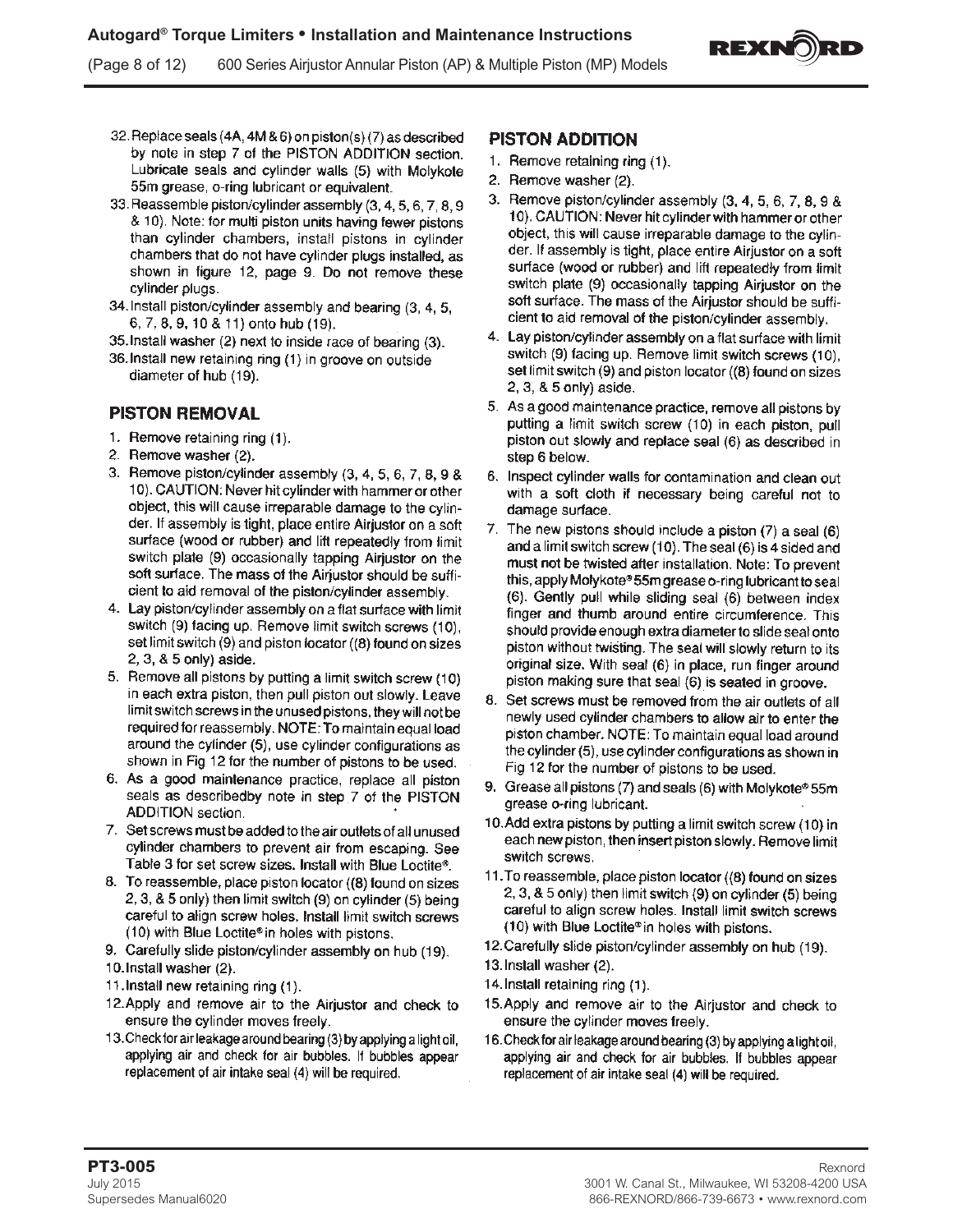

600 Series Airjustor Annular Piston (AP) & Multiple Piston (MP) Models (Page 9 of 12)

#### Table 4: Cylinder Plug Set Screw Sizes

| .<br>oraue Limiter Size |        | وسمعت |    |    |    |  |
|-------------------------|--------|-------|----|----|----|--|
| :rew Size<br>           | <br>MJ | M4    | M4 | M5 | Μ4 |  |

#### Fig 12: Airjustor Piston Configurations



### **TROUBLE SHOOTING**

- NOTE: If the torque limiter disengages for no apparent reason during operation, check the following.
- 1. Operating air supply and piping.
- 2. Air leakage in Airjustor.
- 3. Drive train or machine for wear, misalignment, bearing wear, etc.
- 4. As a last resort, disassemble Airjustor and inspect drive and slide plates. A visible ball path between ball seats is normal. Excessive wear of the ball seats and ball paths may require replacement of the drive plate and slide plate. Reassemble and follow INITIAL STARTUP procedure on page 5.

# **PNEUMATIC PACKAGES**

#### **Single Pressure System**

Permits simple adjustment of Airjustor within the 20-80 psi range, while the drive is stationary or 'In-Motion'.

#### **Dual Pressure System**

This system also permits simple adjustment of Airjustor within the 20-80 psi range, while the drive is stationary or 'In-Motion'.

This system allows the user to adjust for a higher starting torque and switch to lower running torque after a set period of time. The dual pressure system offers many other possibilties depending on the application.

The pneumatic packages offered by AAC are shown on page 10 (Single Pressure System) and page 11 (Dual Pressure System).

#### **Electrical Operation**

The electrical schematics shown require a motor starter (MS1); Start & Stop buttons (PB1 & PB2), a 2 position selector switch (SS1) to turn air ON and OFF, and a pressure switch (PS1).

For normal operation (clutch engaged), the pressure switch ensures that the air is ON before starting the motor Airjustor is not to be used as an engaging slip clutch, as the drive balls may not engage while motor is running.

If the air is turned ON while motor is running and torque limiter disengaged, the motor starter will automatically drop out.

The air may be turned OFF at any time; torque limiter will disengage.

If the sensor detects an overload, torque limiter air will exhaust and motor will shut OFF.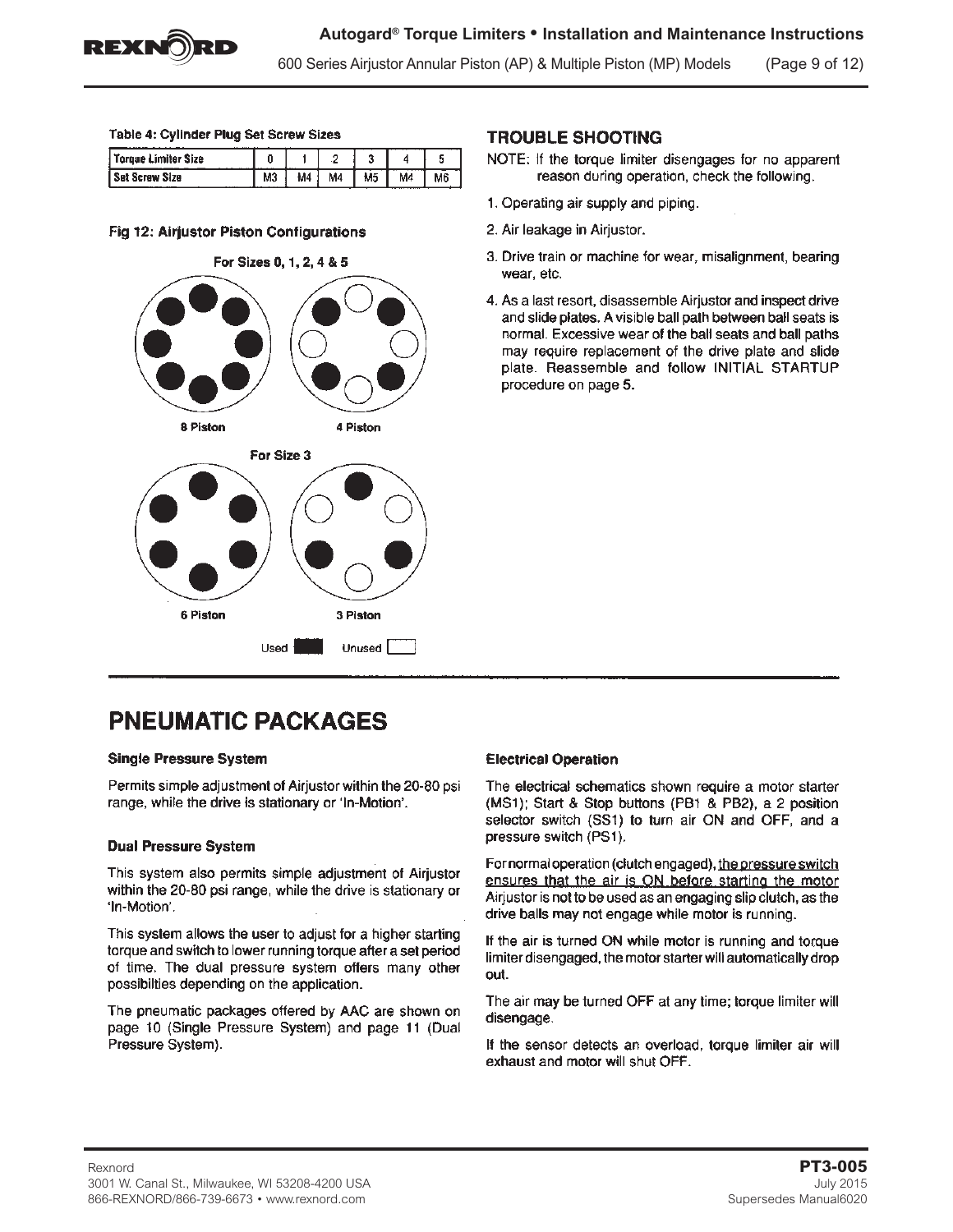

# Single Pressure Air Assembly (AAC P/N 158000022A)

- 1. Connect the incoming air to the filter and the outgoing air to the Airjustor.
- 2. Connect the solenoid cord per electrical schematic shown below.
- 3. Turn regulator adjustment knob for pressure setting clockwise to increase pressure or counter-clockwise to decrease pressure.
- 4. Set pressure switch 10 psi less than step 3\*.
- Note: Pressure switch allows Airjustor to be pressurized before electrical contact is made to start motor.



Dimensions: W=9.0", H=4.5", D=3.5"



#### **PT3-005** Rexnord July 2015 3001 W. Canal St., Milwaukee, WI 53208-4200 USA Supersedes Manual6020 866-REXNORD/866-739-6673 • www.rexnord.com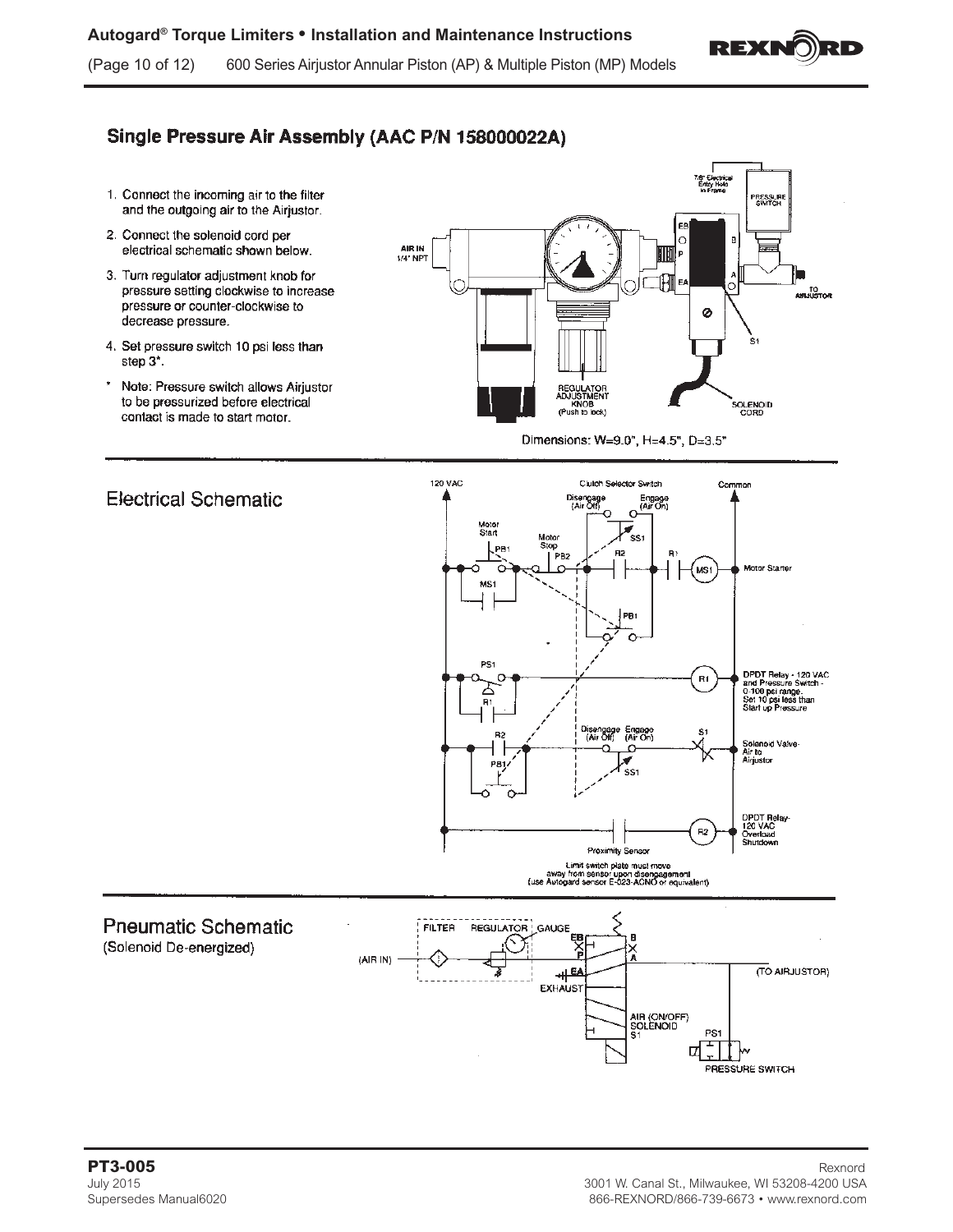

600 Series Airjustor Annular Piston (AP) & Multiple Piston (MP) Models (Page 11 of 12)

## Dual Pressure Air Assembly (AAC P/N 158000022)

- 1. Connect the incoming air to the filter and the outgoing air to the Airjustor.
- 2. Connect both the timer cord and the solenoid cord per electrical schematic shown below.
- 3. Turn adjustment screw on the timer clockwise to increase time or counter-clockwise to decrease time to activate 2nd air pressure setting.
- 4. Turn regulator adjustment knob for 1st pressure setting clockwise to increase pressure or counter-clockwise to decrease pressure.
- 5. Set pressure switch 10 psi less than step 4\*.
- 6. Turn regulator adjustment knob for 2nd pressure setting as done for 1st pressure.
- Note: Pressure switch allows Airjustor to be pressurized before electrical contact is made to start motor.



Dimensions: W=10.0", H=7.5", D=5.25"